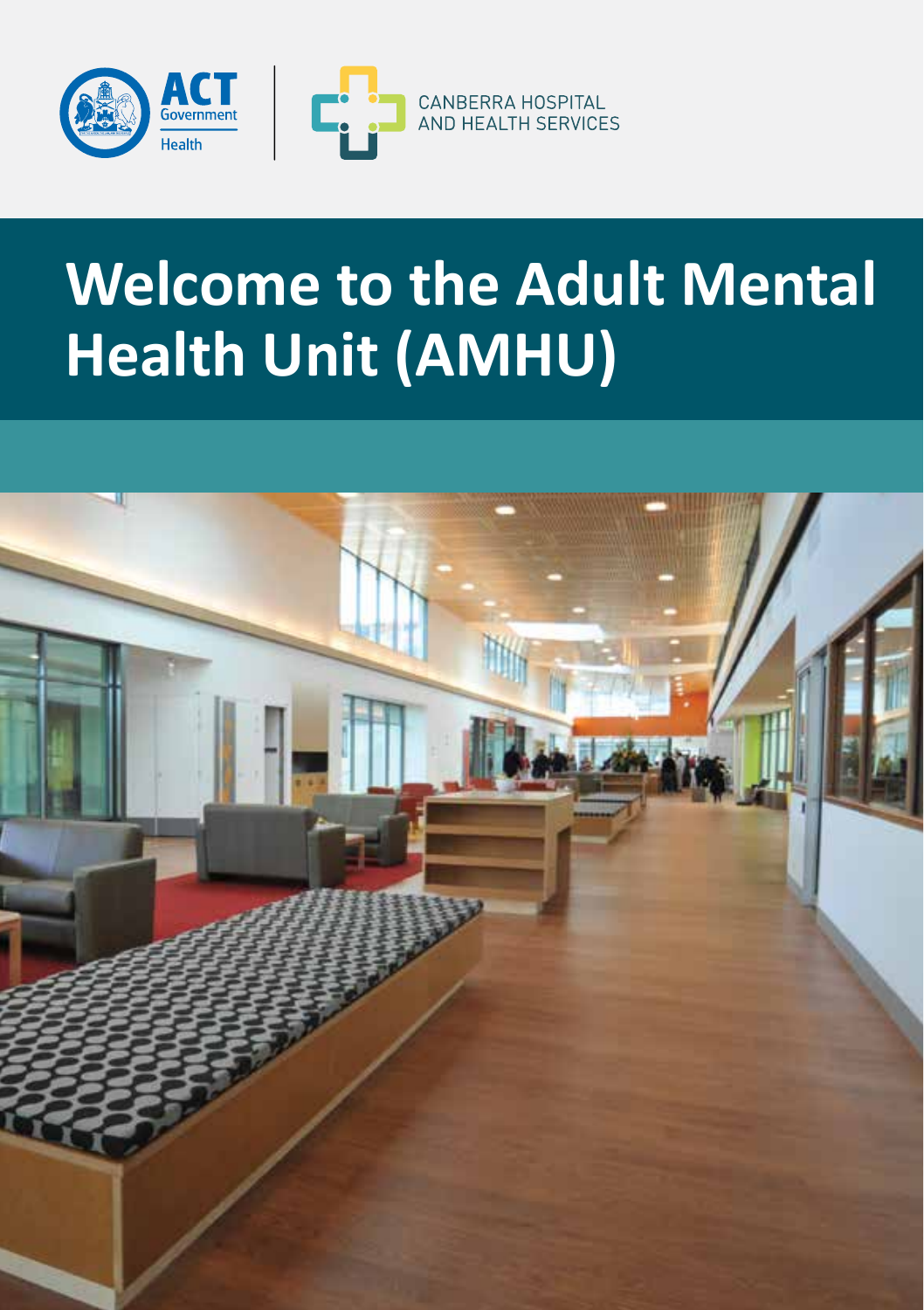|                                                                                                                                             | 3                        |
|---------------------------------------------------------------------------------------------------------------------------------------------|--------------------------|
|                                                                                                                                             | 3                        |
|                                                                                                                                             | 3                        |
|                                                                                                                                             | 3                        |
|                                                                                                                                             | 3                        |
|                                                                                                                                             | $\overline{\mathcal{L}}$ |
|                                                                                                                                             | 4                        |
|                                                                                                                                             | 4                        |
|                                                                                                                                             | 4                        |
|                                                                                                                                             | $\overline{4}$           |
|                                                                                                                                             | 5                        |
|                                                                                                                                             | 5                        |
|                                                                                                                                             | 5                        |
|                                                                                                                                             | 5                        |
|                                                                                                                                             | 5                        |
|                                                                                                                                             | 5                        |
|                                                                                                                                             | 5                        |
|                                                                                                                                             | 6                        |
|                                                                                                                                             | 6                        |
| What is a multidisciplinary team?                                                                                                           | 6                        |
| Consultant Psychiatrist &                                                                                                                   |                          |
| Psychiatric Registrar [1982] Psychiatric Registrar                                                                                          | 6                        |
|                                                                                                                                             | 6                        |
|                                                                                                                                             | 6                        |
| Social Worker [1999] Social Worker [1999] Social Worker [1999] [1999] Social Worker [1999] [1999] Social Work                               | 6                        |
| Occupational Therapist                                                                                                                      | 7                        |
|                                                                                                                                             | 7                        |
| Mental Health Rehabilitation Officer                                                                                                        | 7                        |
|                                                                                                                                             | 7                        |
| Therapeutic Group Program<br>Coordinator [1994] Coordinator [1994] [1995] [1995] [1996] [1996] [1996] [1996] [1996] [1996] [1996] [1996] [1 | 7                        |
| Creative Arts Therapist                                                                                                                     | 7                        |
|                                                                                                                                             | 7                        |
|                                                                                                                                             | 7                        |
|                                                                                                                                             | 7                        |
| Taking leave from AMHU                                                                                                                      | 8                        |

|                                            | 8  |
|--------------------------------------------|----|
|                                            | 8  |
|                                            | 8  |
|                                            | 8  |
|                                            | 8  |
|                                            | 8  |
|                                            | 8  |
|                                            | 8  |
|                                            | 9  |
|                                            | 9  |
| <b>ACT Disability, Aged and Carer</b>      | 9  |
| Public Advocate of the ACT                 | 9  |
|                                            | 9  |
|                                            | 9  |
|                                            | 9  |
| <b>ACT Mental Health Consumer</b>          | 9  |
|                                            | 10 |
|                                            | 10 |
| Mental Health (Treatment and Care)         | 10 |
| ACT Human Rights Act 2004                  | 10 |
| <b>Health Records (Privacy and Access)</b> | 10 |
| Privacy Act 1998                           | 10 |
|                                            | 11 |
|                                            | 11 |
|                                            | 11 |
|                                            | 11 |
|                                            | 11 |
| Community Mental Health Teams              | 11 |
| Feedback and how to give it                | 12 |
| Questions to ask your treating team        | 13 |
|                                            |    |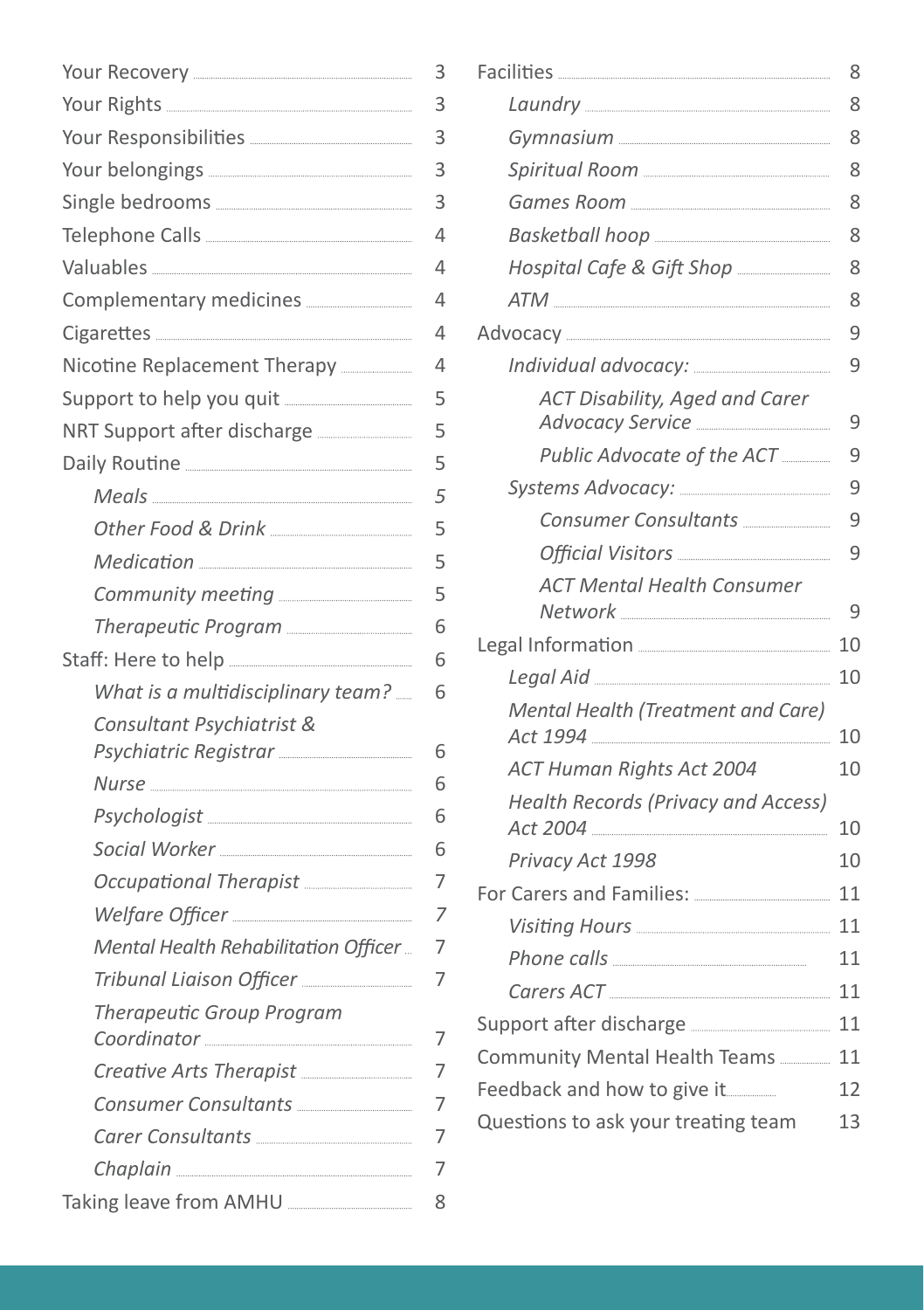## **Your Recovery**

Our aim is to provide a comfortable and therapeutic environment to assist in your recovery.

We hope that your stay is comfortable. Please feel free to approach staff if you have any questions.

Our goal is for you to achieve wellness, rather than simply treating any illness.

## **Your Rights**

People who experience mental illness or mental health problems have the same rights as everyone.

You have the right to:

**Respect:** for your age, culture, language, disability, gender and sexuality

**Safety:** be treated in the least restrictive environment, receive information about side effects

**Communication:** be heard, ask questions about your care, state your views and preferences

**Access:** timely access to services, care that promotes recovery, if and when your family is involved

Participation: participate in decisions about your care, access advocacy if required

**Privacy:** your privacy and personal information being protected, lawfully access your health record

**Comment:** comment on your care, receive information on how to make a complaint

The ACT Charter of Rights is for all people who experience mental illness or mental health problems.

The rights are the same; regardless of age, gender, sexual orientation, religion, culture, language, diagnosis, abilities or wealth. You can ask your nurse or doctor to explain these rights to you.

## **Your Responsibilities**

All members of Australian society have responsibilities in relation to health care. Specifically, you have two responsibilities during your admission. We ask that you respect the human worth and dignity of others and participate as far as possible in reasonable treatment and rehabilitation processes.

## **Your belongings**

Your bags will be searched by a nurse as part of the admission process. We do this to make sure the unit is safe and no prohibited items are brought to AMHU. Please limit your clothing to around 4-5 changes of comfortable clothes. There are facilities to wash and dry them during your stay. We may ask that excess items be sent home.

## **Single bedrooms**

The single bedrooms have been designed for your privacy and comfort. Each room has a private bathroom with a waterfall shower and a toilet. Your belongings can be secured in your room by locking the door with a special bracelet that is kept with you at all times. Please see your nurse if you have any issues accessing or securing your room.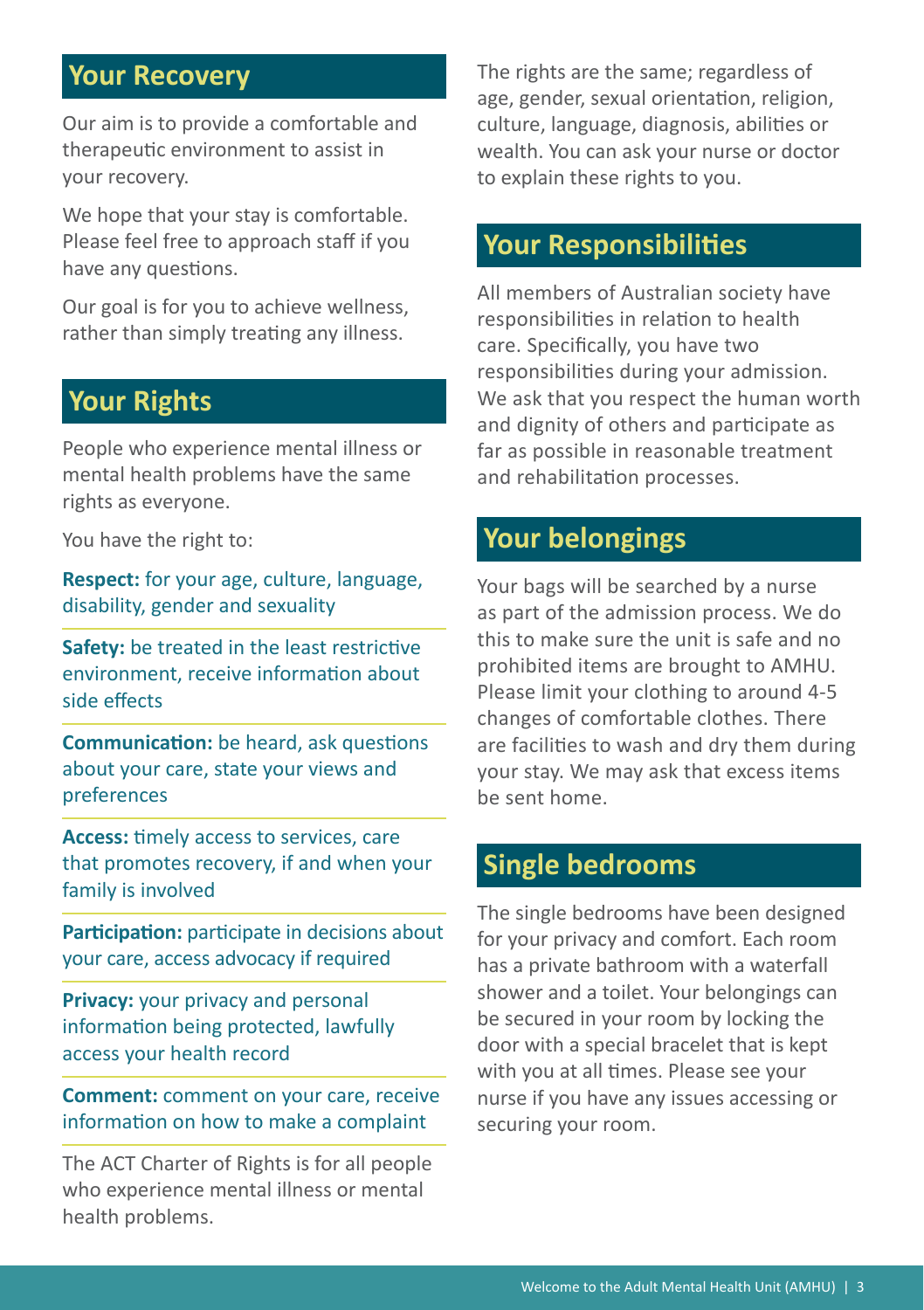## **Telephone Calls**

Local telephone calls can be made from the socialisation spine at no cost to consumers.

We ask that you limit calls from the socialisation spine phone. STD calls can be made in some circumstances. Please talk with your nurse if you need to make a long distance call.

You are welcome to bring your mobile phone to AMHU but access will be determined by treating teams and nursing staff. We ask that you store the charger behind the staff station for safety reasons. Your phone will be charged using AMHU chargers.

Please respect others' privacy by not using the camera or recording features. It is your responsibility to keep your mobile phone safe. Staff are unable to assist in finding lost phones and equipment.

## **Valuables**

There is a small safe available for storing valuables at the staff station. We recommend that you do not bring expensive items or large sums of cash to AMHU. We do not accept responsibility for lost or damaged items.

We are committed to providing a safe environment at AMHU. Some small electrical appliances are permitted provided they are less than 12 months old. Older items cannot be brought to AMHU in case of electric malfunction. Staff may remove and store these items if they present a risk to you or other other consumers.

## **Complementary medicines**

Please hand any complementary medicines (e.g. fish oil, vitamins) to nursing staff for safekeeping.

Talk with your doctor if you would like to use complementary medicines during your stay. If the doctor approves they will list the complementary medicine on your clinical file and it will be administered by the nurses at the usual medication times.

## **Cigarettes**

AMHU is a smoke-free facility from 1 January 2013. Please note cigarettes are not sold on The Canberra Hospital campus. We ask visitors to not bring cigarettes/ tobacco items onto the unit. Lockers are provided in the foyer for cigarette item storage. Consumers can access their cigarettes while on leave, but they must be given to staff upon the consumer's return to the unit.

## **Nicotine Relacement Therapy**

The doctor will assess your nicotine dependence as part of the admission process.

AMHU provides a full range of Nicotine Replacement Therapy, including patches and inhalers, for no cost. We encourage you to try these products to improve your health.

Please speak to your doctor if you have any concerns.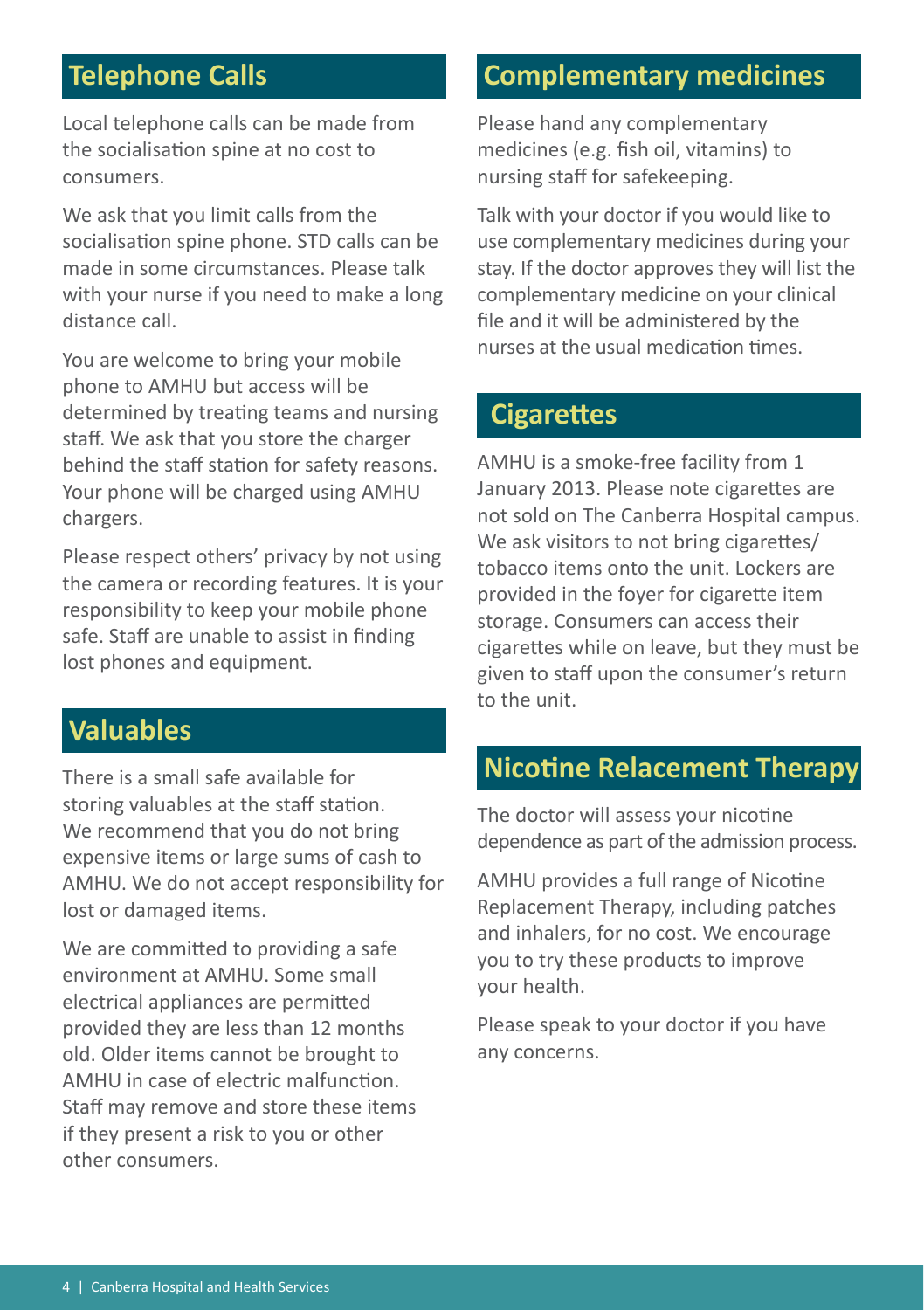## **Support to help you quit**

Quitline is a telephone support line staffed by professionals who are skilled in assisting people to quit smoking. You may call Quitline from the telephone in the socialisation spine. There are also Cancer Council leaflets about quitting available on request. We recommend taking advantage of the gymnasium, daily walks and the therapeutic program to provide distraction from withdrawal symptoms. Speak with your nurse for more information.

## **NRT support after discharge**

Nicotine patches are listed on the PBS. A prescription for nicotine patches will be provided with your discharge medications if you have been using them during your stay at AMHU. If you have a concession card, you can use this prescription to purchase a three month supply for the cost of a concession prescription. It is recommended that you continue to use Nicotine Replacement Therapy for several months after quitting for the best chance of success.

## **Daily Routine**

#### **Meals**

We are happy to accommodate different dietary requirements. Please ask your nurse for more information.

Breakfast – 8.00am

Lunch – 12:00pm

Dinner – 5.00pm

Supper – 7.30pm

Special meals are prepared to celebrate holidays such as Christmas and Easter. BBQs and community lunches are held regularly and provide an opportunity for staff and consumers to eat together socially.

Please collect your meals from the servery at the times above. We ask that you do not take crockery or cutlery into your bedroom.

#### **Other Food & Drink**

There is a selection of fruit available in between meals from the servery. Tea and coffee is available from the beverage bays located in the main area of AMHU.

Please check with staff regarding bringing other food items into AMHU. There are some restrictions for health reasons.

Two vending machines are available in the main area of AMHU for use 24hrs per day.

## **Medication**

Medication plays an important part in the recovery process. It can be helpful in stabilising mood and addressing symptoms of mental illness.

Ask your doctor for information about your medication side effects and what to expect. Sometimes medication takes a little while to start working.

Medication times: approximately 8am, 12 noon, 5pm and 8pm.

See your nurse if you require medication outside of these times.

#### **Community meeting**

The Community Meeting is held each weekday morning. This provides a forum for orientation to the AMHU, discussion of the Therapeutic Group Program, and strategies for meeting daily needs.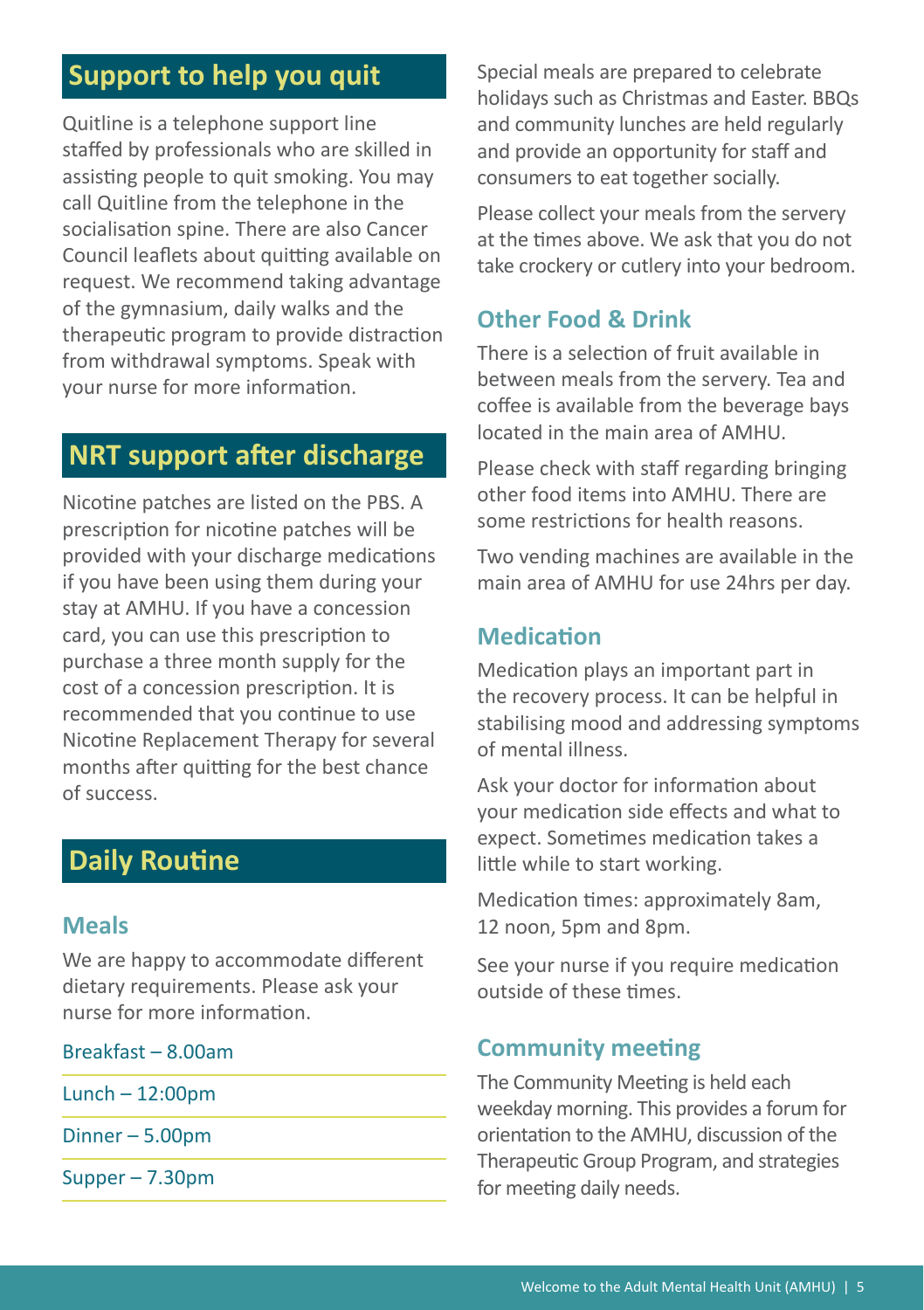#### **Therapeutic Program**

The therapeutic program aims to assist you in your recovery.

It is comprised of the Therapeutic Group Program (TGP) and individual interventions from the multi-disciplinary team.

The TGP covers a broad range of activities, to support you in nurturing your physical, emotional, social, mental, creative, and spiritual well being.

The groups and individual interventions complement each other to cater to varying needs.

# **Staff: Here to help**

## **What is a multidisciplinary team?**

A multidisciplinary team is made up of staff members from different professional disciplines. Together they combine their expertise to support your recovery and assist you to prepare for discharge.

#### **Consultant Psychiatrist & Psychiatric Registrar**

The Consultant Psychiatrist is the senior doctor in charge of your overall treatment. The Consultant Psychiatrist works with the Psychiatric Registrar to assess and diagnose your condition, and prescribe appropriate medical treatment and care. Please raise any concerns or ask questions about your treatment with your treating team.

#### **Nurse**

Your nurse will change from shift to shift. The nurses write notes outlining your progress for your treating team. Nurses are responsible for administering medications, daily care needs, physical assessment needs, psychoeducation and offering emotional support. Please speak with your nurse if you are experiencing any difficulties or have any questions in regards to you care.

## **Psychologists**

The psychologist on the ward offers you individual counselling and psychotherapy to discuss and work through any difficulties you may be facing. They also facilitate psycho-educational groups that focus on specific psychological skills or strategies to improve your emotional wellbeing. The psychologist may also conduct an individual assessment that aims to help you, and your treating team, gain a better understanding of your symptoms and diagnosis, relative strengths and weaknesses, and any changes from how you were functioning previously.

#### **Social Worker**

Social Workers work with families and carers providing support, organising services and family interventions. Social Workers' involvement with family is also aimed at improving the lives of children of parents with mental illness.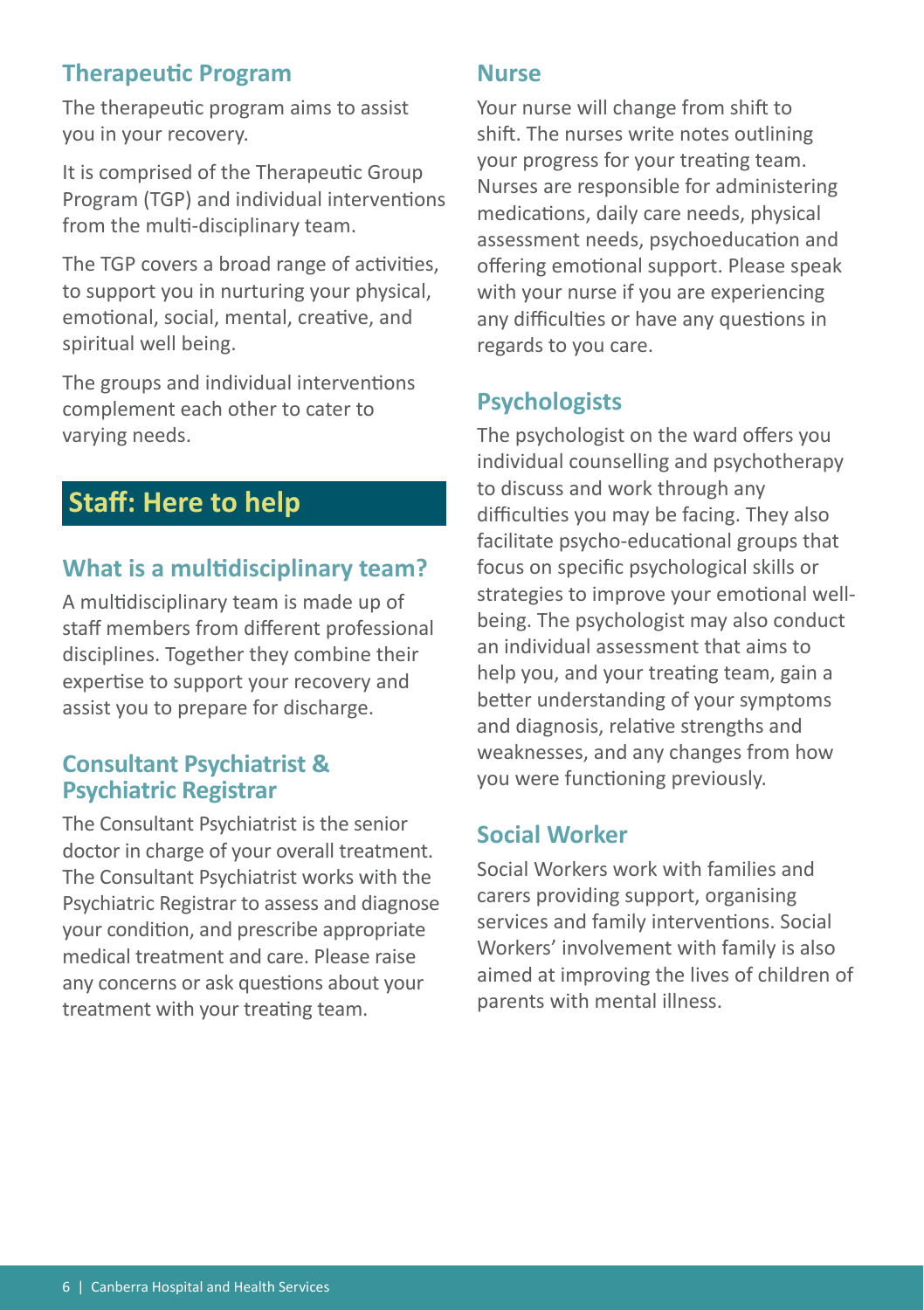## **Occupational Therapist**

Occupational Therapists facilitate therapeutic groups and provide individual assessments and interventions with the aim of supporting recovery and life roles, enabling engagement in meaningful activities and development of life skills.

#### **Welfare Officer**

The Welfare Officer will provide information and support on your presenting social welfare needs.

#### **Mental Health Rehabilitation Officer**

The Mental Health Rehabilitation Officer works within the multi-disciplinary team, contributing to complex care discharge planning, linking you and community supports following discharge; and assisting with homelessness.

## **Tribunal Liaison Officer**

The Tribunal Liaison Officer explains the formal processes of the Mental Health Tribunal. Feel free to ask any questions about any aspect of the Tribunal process.

#### **Therapeutic Group Program Coordinator**

The Therapeutic Group Program Coordinator oversees the scheduling, co-ordination, and facilitation of the TGP. The groups offered in the TGP at the AMHU include psychoeducation, skill building, creative arts, social/recreational, physical activities, and engagement with the community.

## **Creative Arts Therapist**

The Creative Arts Therapist uses an action based therapy, utilising a variety of creative, arts-based processes as part of therapeutic work to improve and enhance physical, mental and emotional well being. Creative Arts Therapy works through accessing and harnessing the power of the imagination and creativity, with emphasis on creation rather than product. It is a collaborative process that draws on the participant's skills and abilities to assist in their recovery. Creative modalities currently include visual art, clay work, drumming, drama/psychodrama and creative writing. Group and individual sessions are available.

#### **Consumer Consultant**

The Consumer Consultant's role is to promote the perspectives of consumers within the service. The Consumer Consultant participates in the Community Meeting, liaises with consumers and staff and provides feedback to the service as a whole.

#### **Carer Consultant**

The Carer Consultant is employed to promote the perspectives of families, friends, and carers within the Mental Health Service and support family sensitive practice.

## **Chaplain**

Pastoral or spiritual care is available on an 'on call' basis and is considered an essential element of our model of care. The Chaplain is here for you as a listening ear and to provide emotional support.

Chapel services are held each week in the main part of the Canberra Hospital. A schedule of these services is posted in the Spiritual Room. There are also sacred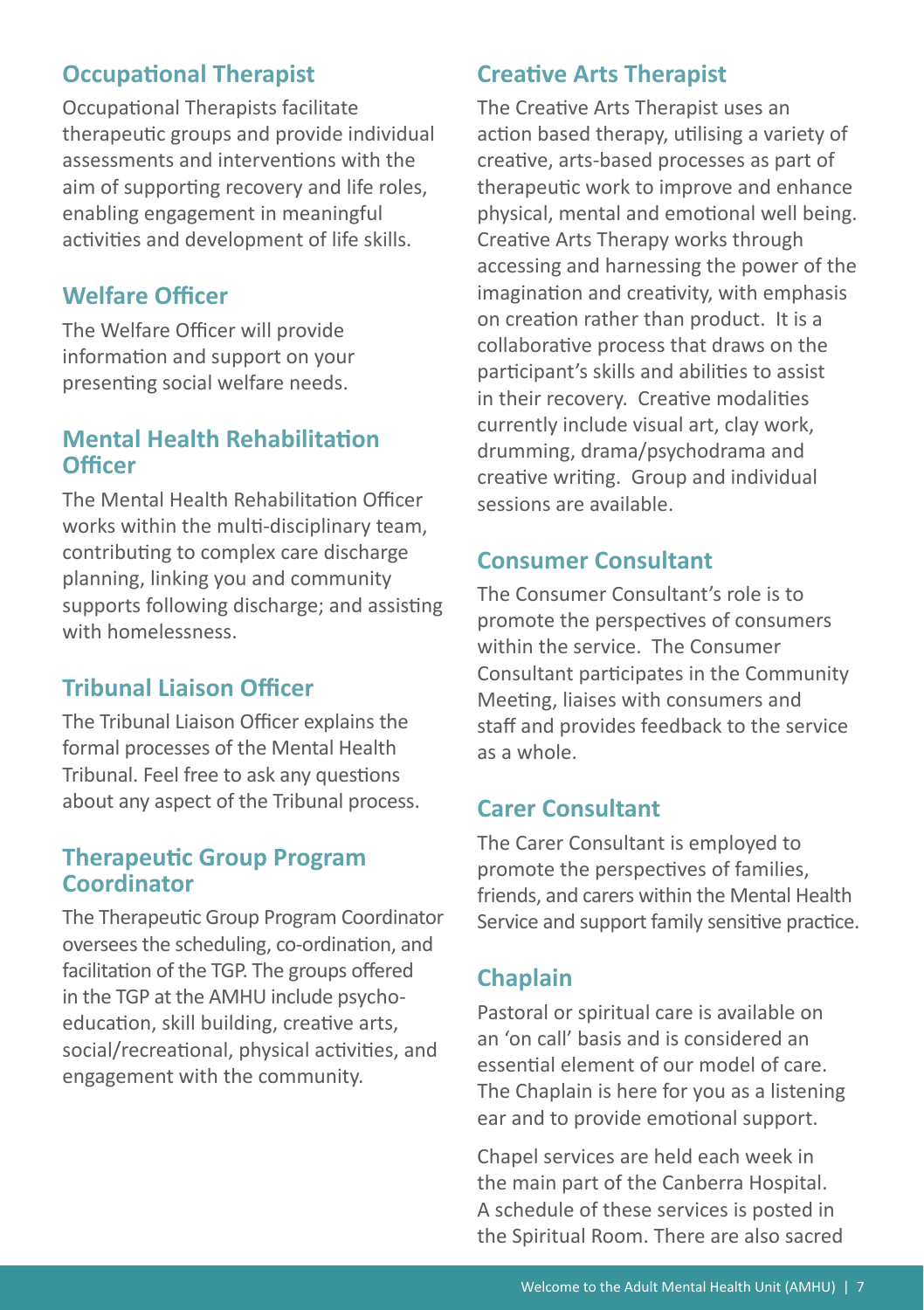scriptures from a variety of faiths and other resources to enhance your private worship, such as prayer rugs and facilities for foot washing.

The Chaplain is happy to contact a particular faith group leader and help arrange for their visit.

## **Taking leave from AMHU**

Leave can be arranged with the approval of the treating Consultant Psychiatrist. Consumers must be documented by staff upon leaving and when returning from leave.

The doctor may approve accompanied, day, overnight and/or weekend leave, depending on your health and safety.

## **Facilities**

#### **Laundry**

AMHU is well equipped with two washing machines and two dryers. The laundry is situated in the Therapy Wing. Staff supervision is required when using the laundry. Laundry powder is available from the staff station.Sheets and towels are supplied and laundered by the Hospital.

#### **Gymnasium**

**Your medical team must give their approval before you are able to use the gymnasium.** 

The Gym is open daily. It has a treadmill, exercise bikes and other equipment.

For your safety, appropriate clothing and footwear must be worn.

See your nurse for opening times and conditions of use.

#### **Spiritual Room**

The Spiritual Room is for everyone, welcoming people with faith or no faith. It is a quiet space for your own reflection/ prayer or other activities of your faith or beliefs. You are welcome in this space whatever your beliefs. There are facilities in an adjacent area for washing prior to prayer/worship. The Chaplain from the Canberra Hospital holds a group called Soulfood here once a week, welcoming people with faith or no faith. It is not a religious group.

#### **Games Room**

The games room is open every day and has a pool table, television, board games, puzzles, stereo, games consoles and table tennis. There are smaller television areas provided if you prefer a quieter setting.

#### **Basketball hoop**

The basketball hoop can be used under supervision. Please see the Therapeutic Group Program Coordinator for access.

## **Hospital Cafe & Gift Shop**

Cafe Hoz is located inside the main foyer of the Canberra Hospital. A selection of fresh sandwiches, salads, cakes, soup, hot drinks and other food items are available. The Hospital Gift Shop is also in the foyer and sells sweets, magazines and small gifts. The Gift Shop is open 7 days a week.

#### **ATM**

There are no ATM facilities at AMHU. There are two ATMs in the main foyer of the Canberra Hospital, located opposite the gift shop. Most cards are accepted.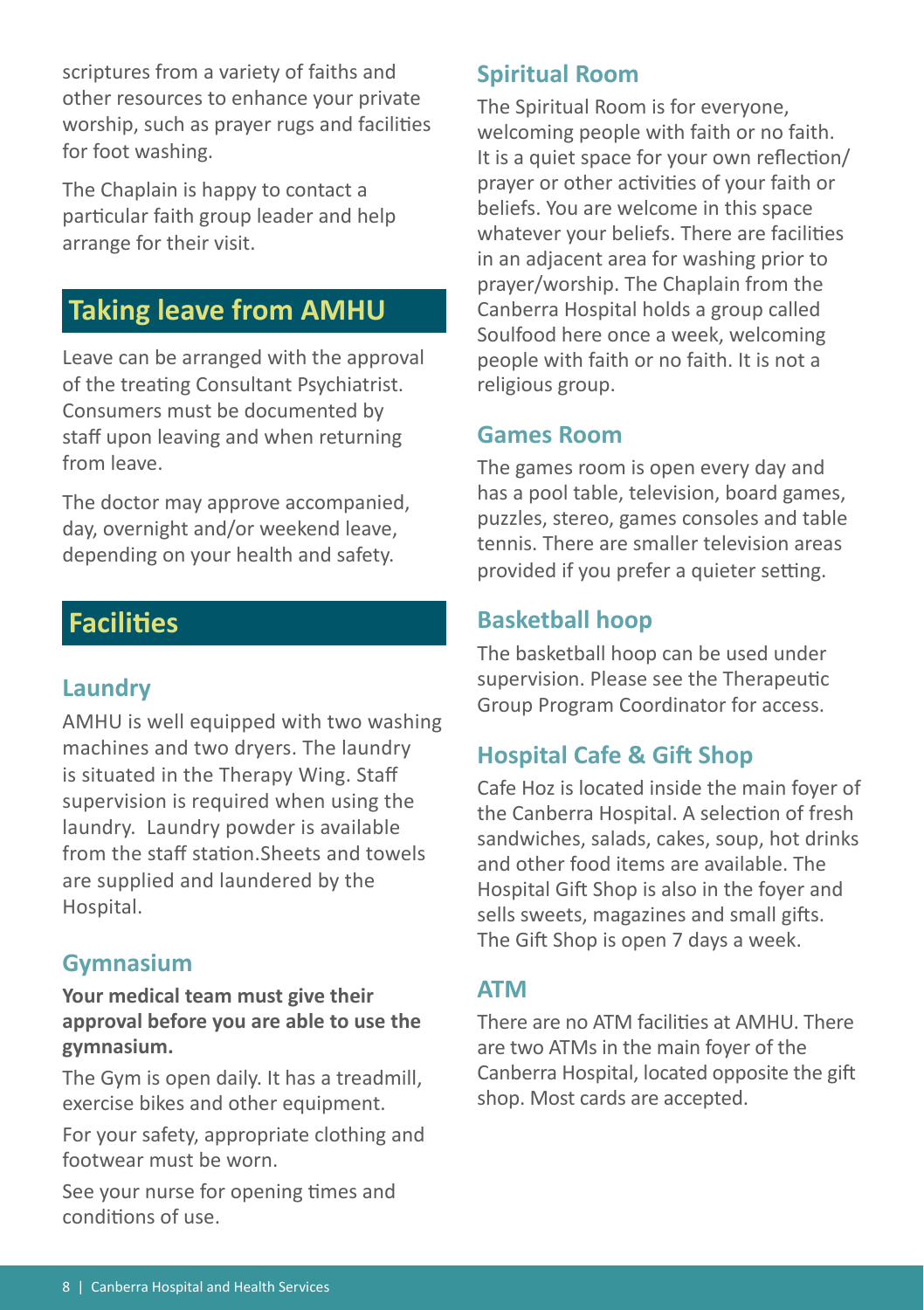## **Advocacy**

There are a number of advocacy services in the ACT. Some services offer individual support while others focus on improving systems.

#### **Individual advocacy**

#### **ACT Disability, Aged and Carer Advocacy Service**

ADACAS is an independent community organisation that provides free advocacy and information for people with disabilities, including psychiatric disability, and vulnerable older people. An ADACAS advocate can assist you to assert your rights or interests or to have your needs met. Advocacy involves providing information, assisting with creating options, communicating your wishes and representing your views to others. ADACAS can be contacted on 6242 5065.

#### **Public Advocate of the ACT**

The Public Advocate provides advocacy for people who may not be able to advocate for themselves or represent their own best interests. The Public Advocate monitors the provision of services to people within the Adult Mental Health Unit to make sure that the rights of people are protected and their best interest promoted. If you want to speak with someone from the Public Advocates' Office, an advocate regularly visits the AMHU and is available to consult or can be contacted by phone on 6207 0707.

#### **Systems Advocacy**

#### **Consumer Consultants**

Consumer Consultants represent the consumer perspective on a range of committees and forums. They aim to improve the service for consumers by using their lived experience to make service improvements.

#### **Official Visitors**

Mental Health Official Visitors are independent of ACT Health and are appointed directly by the Minister for Health. Their role is to assess inpatient mental health facilities in the ACT to ensure they are providing the best possible care. Official Visitors visit AMHU each month. They also visit when requested or to follow up complaints or concerns. Official Visitors provide recommendations on their findings to the facilities, the Public Advocate and the Minister for Health. They can be contacted on 6205 5045.

#### **ACT Mental Health Consumer Network**

ACT Mental Health Consumer Network is an independent consumer-led organisation advocating for the interests of people with mental illness living in the ACT. ACTMHCN does not provide individual advocacy, but trains and supports consumers to engage in systemic advocacy. This improves mental health services based on the individual and collective experience of mental health consumers.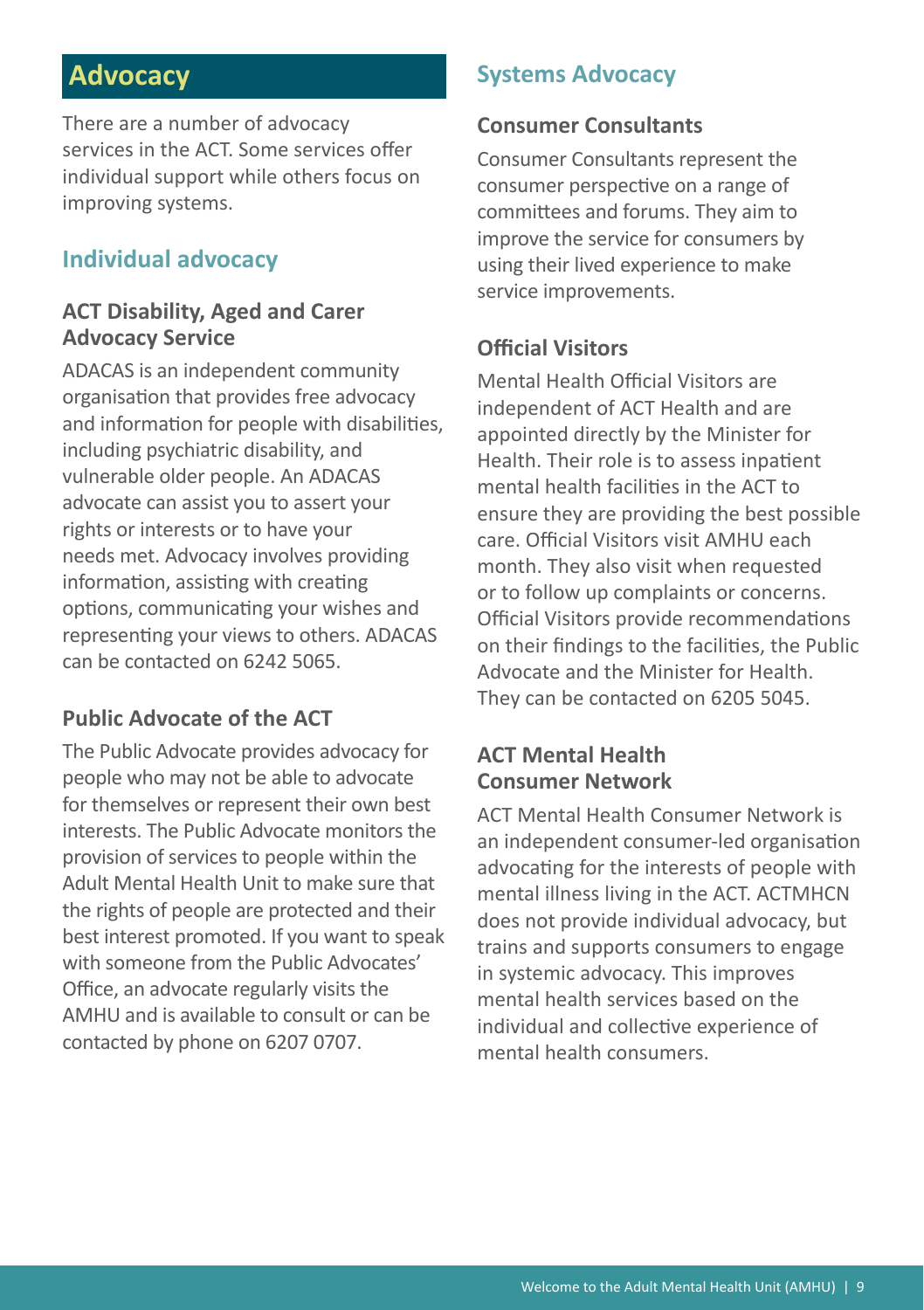## **Legal Information**

#### **Legal Aid**

Legal Aid provides a number of free services for mental health clients in the ACT.

People who have been detained in hospital under the Mental Health (Treatment and Care) Act 1994 can be advised and assisted by a legal aid duty lawyer at the hospital. Legal Aid can also assist people with applying for a grant of legal assistance if they need ongoing legal assistance or representation with other legal matters including criminal, family, guardianship, debt or other legal matters.

People can phone the Legal Aid Helpline on 1300 654 314 (8:30am – 5pm) weekdays.

#### **Mental Health (Treatment and Care) Act 1994**

The Mental Health (Treatment and Care) Act 1994 is the legislation that outlines the treatment, care, rehabilitation and protection for people with a mental illness in the ACT. People with a mental illness or mental dysfunction must be treated in a manner that is least restrictive of human rights. The Mental Health (Treatment and Care) Act 1994 aims to protect the rights of people while ensuring access to high quality and appropriate care. A copy of the Mental Health (Treatment and Care) Act 1994 is available through the Tribunal Liaison Officer.

#### **ACT Human Rights Act 2004**

Human rights are universal and enjoyed by all individuals in the ACT regardless of differences in gender, disability, nationality, race, religion etc. If you would like more information about your human rights or have concerns, you can ask staff for a brochure about the ACT Human Rights

Commission or contact them on 6205 2222. You can also visit their website at www.hrc.act.gov.au

#### **Health Records (Privacy and Access) Act 1997**

We are required by law to maintain records on specific areas of care that may be provided to you. The Health Records (Privacy and Access) Act 1997 states the circumstances under which this information may be shared with others. It also gives you the opportunity to access your personal health information. If you have concerns regarding your privacy, you can discuss these concerns with members of the staff team or contact the ACT Human Rights Commission on 6205 2222.

#### **Privacy Act 1988**

This is a law which applies throughout Australia and which regulates the handling of personal information about individuals. This includes the collection, use, storage and disclosure of personal information, and access to and correction of that information. If you have concerns regarding your privacy, you can discuss these concerns with members of the staff team or contact the ACT Human Rights Commission on 6205 2222.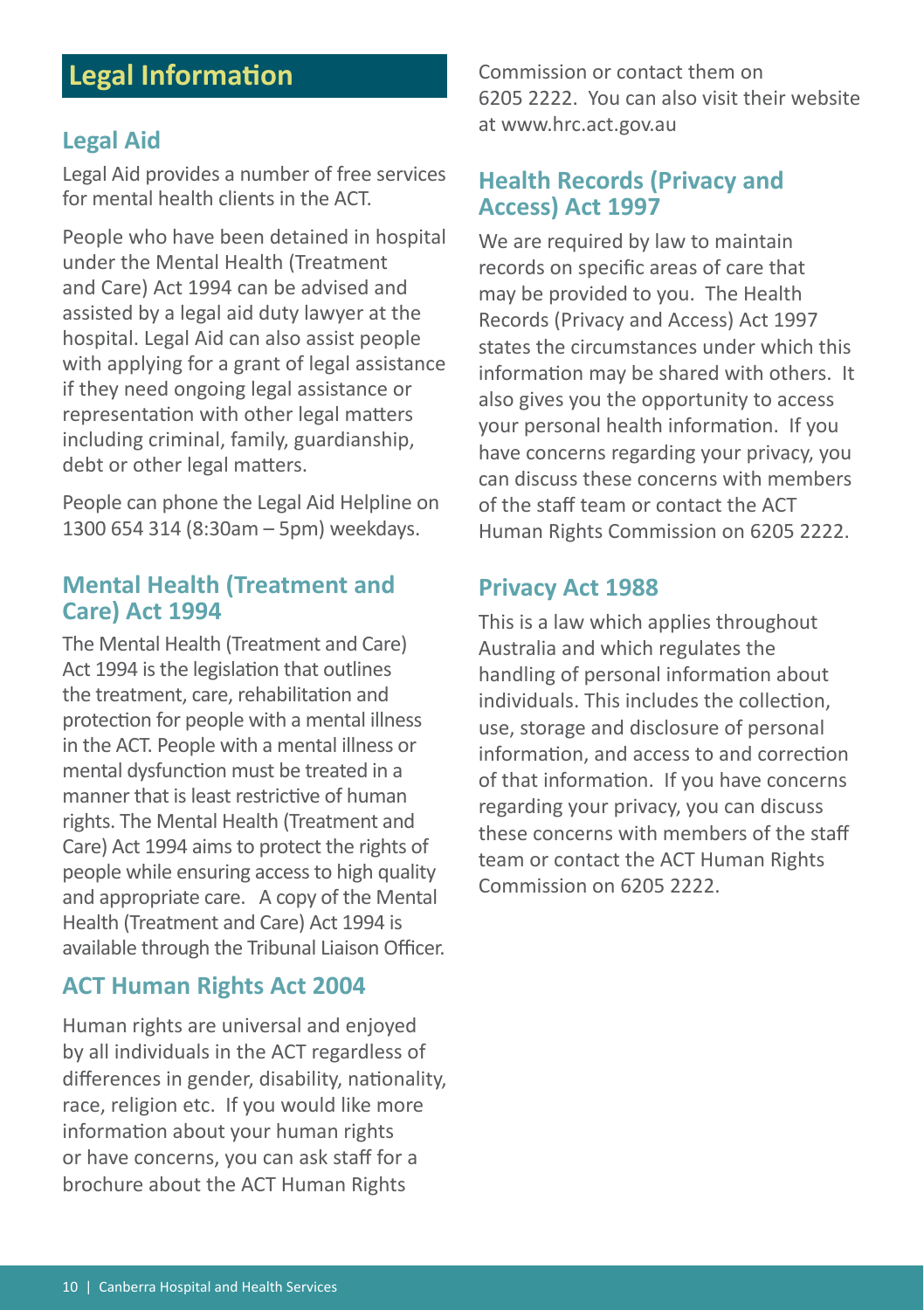## **For Carers and Families:**

Connection with family is a very important part of the recovery process.

#### **Visiting Hours**

Please advise reception of your arrival. Staff will advise the consumer of your arrival. Consumers have the right to refuse a visitor. We ask that visitors use the lockers available in the reception area to store their belongings during their visit.

#### Weekdays: 12:30 – 1:30 and 4 – 8pm

Weekends: 9 – 8pm

#### Public holidays: 9 – 8.30pm

These visiting hours are timed to allow consumers to participate in the therapeutic program. If these times are not suitable, please speak with staff to make alternative arrangements.

Please confirm with staff prior to your visit if you plan to bring children to AMHU. Children must be supervised at all times. Family friendly spaces with toys are available.

Please note that only 2 visitors at a times are allowed in the High Dependency Unit. People under 16 are not permitted in this part of AMHU.

#### **Phone calls**

Family and friends are welcome to call AMHU on 6244 3210 between 10am and 8pm, seven days per week.

#### **Support**

The Social Workers who work on the unit are available to family and carers throughout an admission to offer support and linkages to other services. They can be contacted by phoning 6244 3210.

#### **Carers ACT**

Carers ACT is the recognised expert voice with, and for, carers while being the major provider of carer services and supports in the ACT. Carers ACT offer support such as information and advice, counselling, respite, support groups, educational and social activities. Call 1800 242 636.

## **Support after discharge**

Planning for discharge begins as soon as possible after admission. The aim is for you to be well prepared to return to the community with appropriate supports in place.

On departure from AMHU, please be sure you are clear about:

- Instructions about medication dosages and side effects
- Any follow up appointments
- Any information for your family or carers
- Who to call in case you have questions or an emergency.

## **Community Mental Health Teams**

#### City: 6205 1338

Woden: 6205 1488

Belconnen: 6205 1110

Tuggeranong: 6205 2777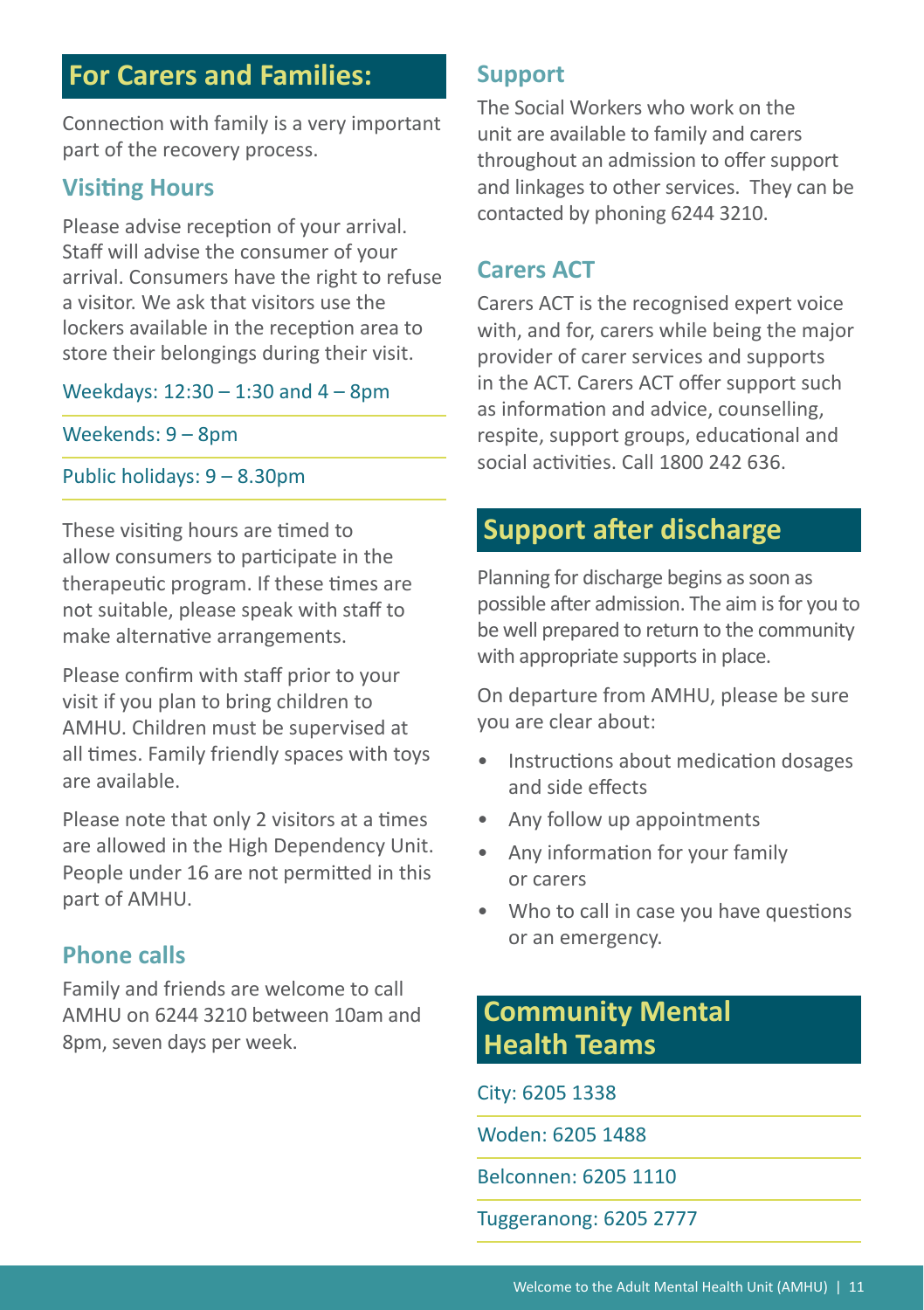## **Feedback and how to give it**

Staff are committed to continuous quality improvement and appreciate that comments, complaints and feedback provide an excellent opportunity to understand our service from your perspective.

You may want to comment on a positive experience or report an issue so that it can be followed up and acted upon to prevent similar problems occurring with others.

The ACT Health consumer feedback program is called Listening & Learning. By **listening to** and **learning from** consumer feedback, it is possible for ACT Health staff to truly appreciate what consumers believe is quality and safe health care.

In the first instance please discuss any issues you have with the staff wherever this is possible. You can provide a comment, compliment or complaint:

- Directly through any staff member,
- Through the Consumer Engagement Feedback Team on (02) 6207 7627 or,
- Complete a Consumer and Carer Feedback form,
- Email HealthFeedback@act.gov.au

If you are not satisfied with the way your comment or complaint has been resolved you can make a complaint to the:

- Health Services Commissioner on (02) 6205 2222 or humanrights@act.gov.au
- Public Advocate of the ACT on (02) 6207 0707 or pa@act.gov.au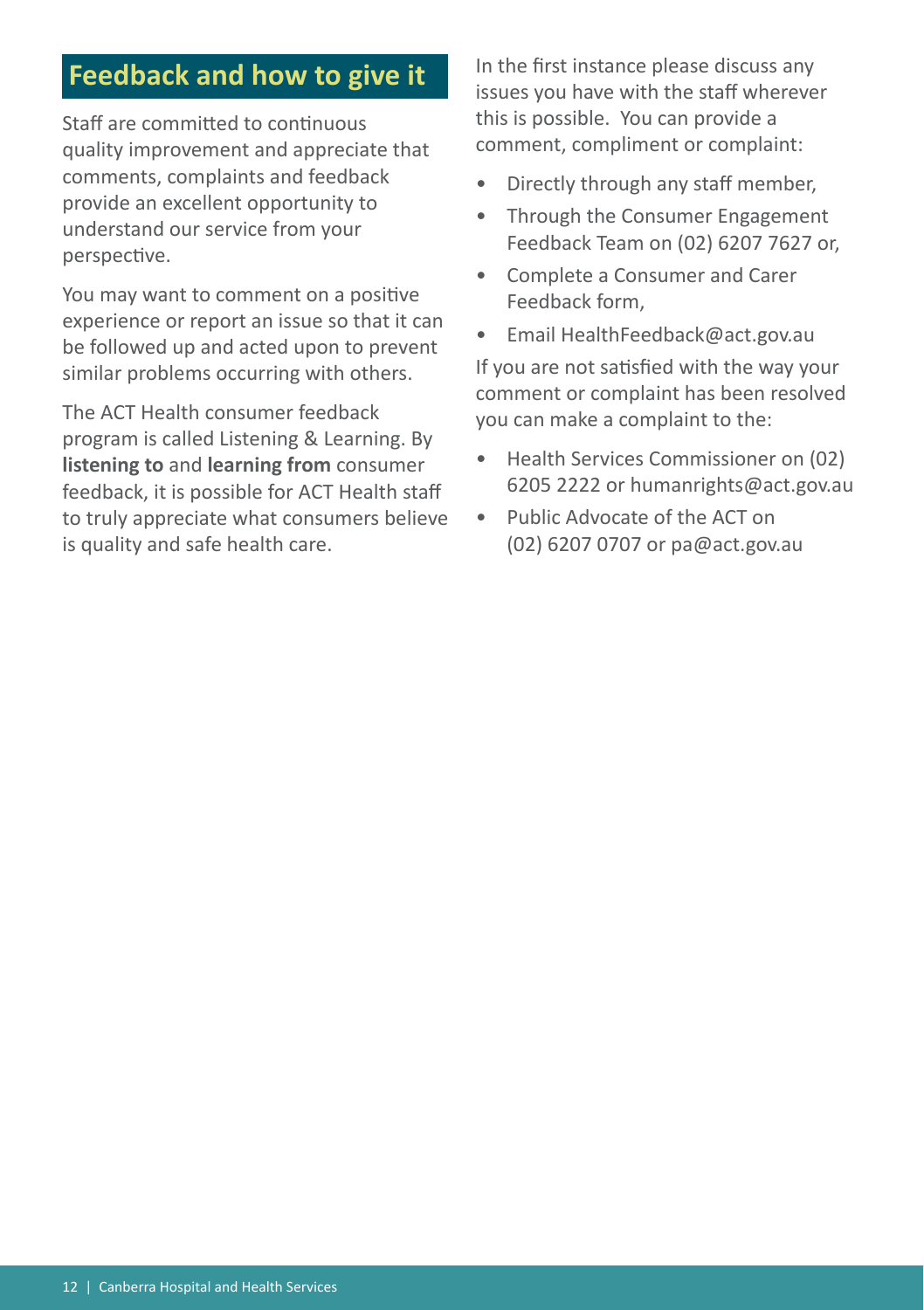## **Questions to ask your treating team**

When you speak with someone from the treating team, it's a good opportunity to ask questions and clarify information. Below is an extensive list from which you can choose relevant questions that apply to your situation $^1$ :

## **About the diagnosis:**

- What diagnosis have I been given?
- What signs/symptoms suggest this?
- What is known about the cause of this diagnosis?
- What is likely to happen in the future?
- If a diagnosis has not been made, what are the possibilities?
- Are there any general health implications?

#### **About your assessment:**

- What tests have been done?
- Are there other tests that might be needed?
- Are there any physical problems that have been discovered?
- If so, what treatment is needed?

## **About care and treatment:**

- What are the aims of care and treatment?
- Who else will be involved in my treatment?
- How often will you see me?
- What is your treatment plan for me?
- How long will I need treatment?
- What happens if I refuse treatment?
- Can I choose when I leave?
- What is my legal standing under the Mental Health Act? How does this affect me?
- How will my family/friends/carers be involved in discussions concerning my treatment?

<sup>1.</sup> Adapted from Royal College of Psychiatrists and The Princess Trust for Carers, Partners in Care Campaign, *A checklist for carers of people with mental health problems 2012 (UK)*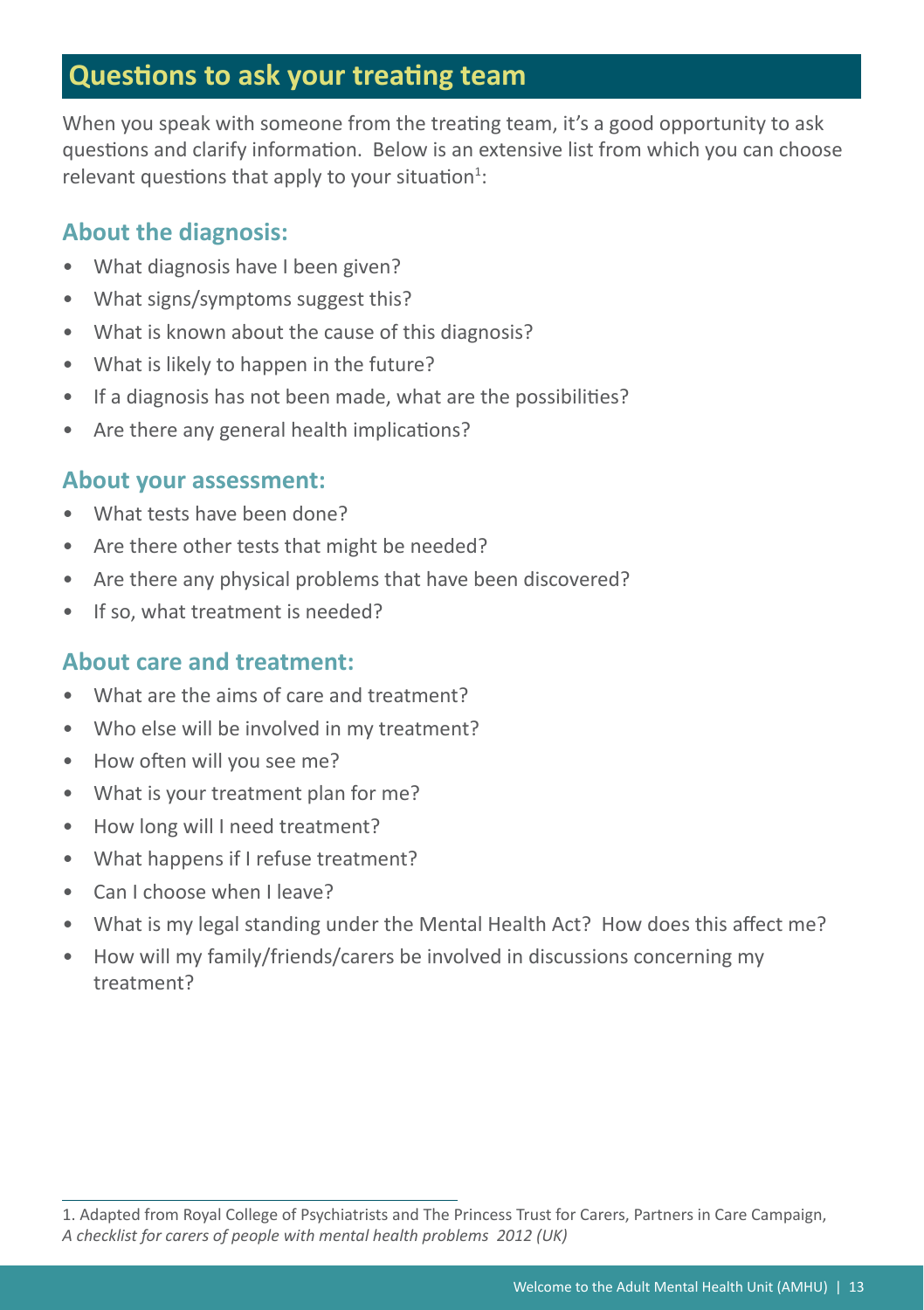## **About medication:**

- What medication will be used?
- What are the benefits? short term and long term
- What are the possible side effects? short term and long term
- Does this medication interact with other medications and/or complementary therapies (such as vitamins, supplements, natural remedies)?
- Why has this medication been chosen?
- How long will I need to take this medication?
- Are there other medications that can be used if this one doesn't work?
- Are there ways to manage the illness other than medication?
- What else can I do to improve my wellness and recovery?
- What will happen if I stop taking this medication?
- Do you have any written information about this medication?

## **Discharge from Hospital:**

- How long will I stay in hospital?
- What arrangements will be made for me after leaving hospital?
- When will these arrangements start?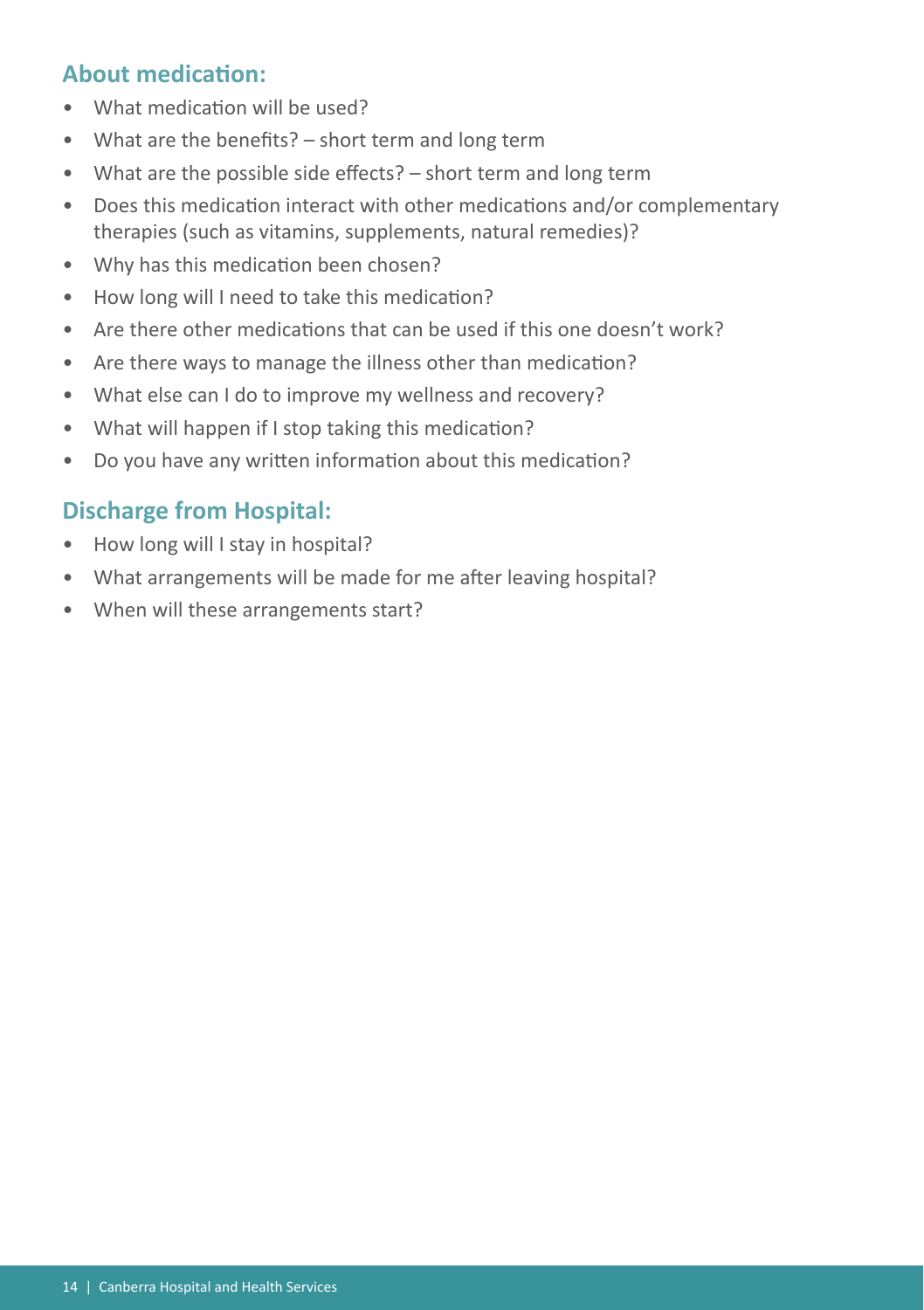#### **NOTES**